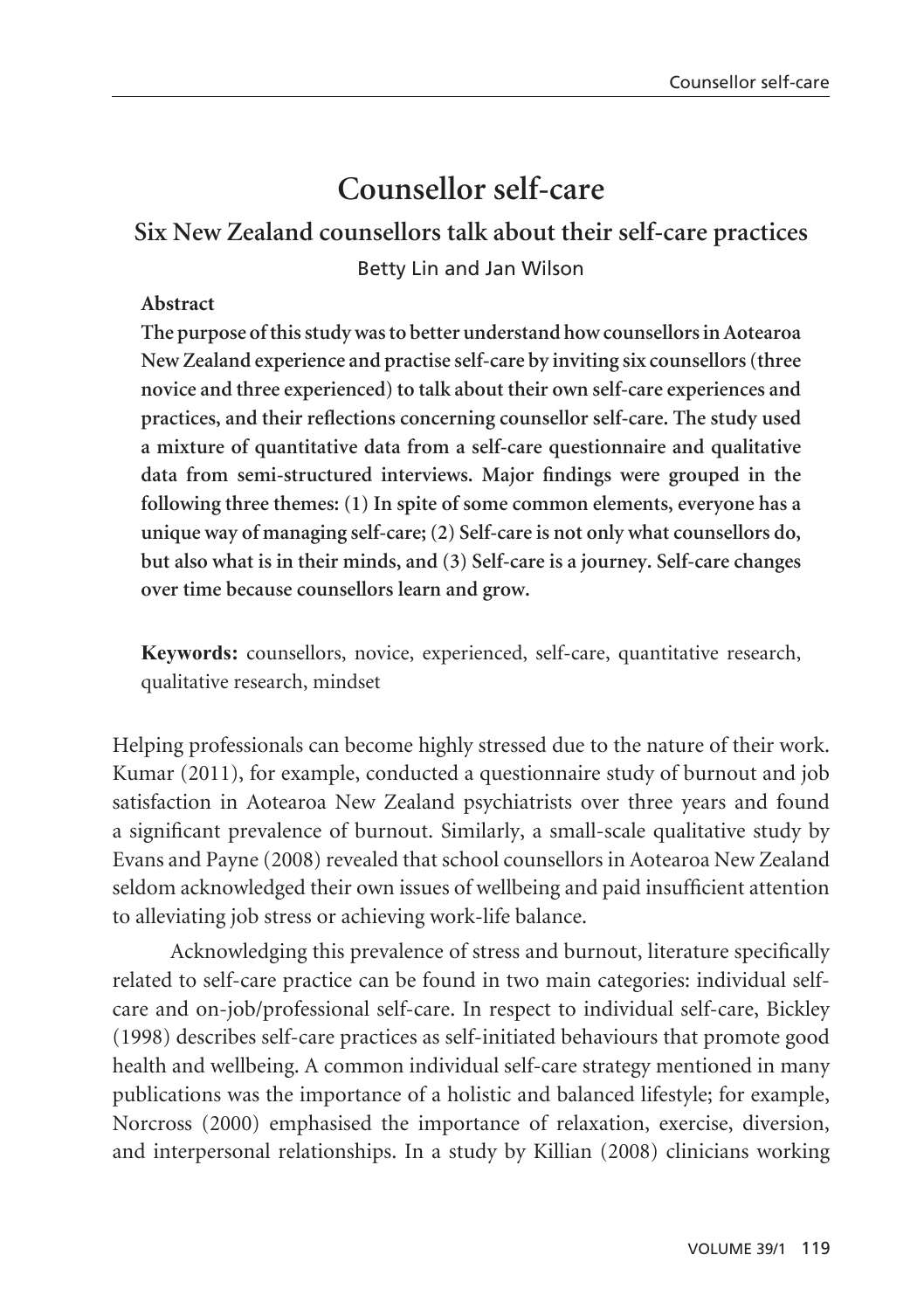with trauma survivors reported the importance of having quality time with friends and family, exercising, and attending to spirituality. Similarly, Puterbaugh (2008), referring to bereavement counsellors, emphasised a holistic approach which included addressing physical needs (such as sleep and exercise), spirituality (such as praying), and ongoing professional and social support.

For on-job/professional self-care, literature is wide ranging. Theriault and Gazzola (2006) highlighted the importance of being self-aware when responding to feelings of incompetence at work, and the need to learn to set healthy boundaries in the work context. There is also recognition given to the importance of having a supervisor and/or peers with whom to consult and debrief (Evans & Payne, 2008; Killian, 2008). Other research studies highlight the importance of having a sense of control and diversity in the workplace (Norcross, 2000; Theriault, Gazzola, & Richardson, 2009).

With respect to recent Aotearoa New Zealand literature and research on counsellors' self-care, this was very limited. Thus, this current study is designed to find out how Aotearoa New Zealand counsellors look after themselves by exploring their personal reflections on self-care activities. Permission to undertake this research was granted by the University of Auckland Human Participants Ethics Committee and was in partial fulfilment of the requirements for the Master of Counselling at the University of Auckland. The article has been written by the primary author, Betty Lin, and reports the work she carried out as researcher with supervisor and secondary author Jan Wilson.

As primary author, I regard myself as a beginning counsellor who has experienced feelings of incompetence and being emotionally drained after a difficult session or an intense day. Skovholt, Grier, and Hanson (2001) discussed the sources of counsellor stress for both novice and experienced counsellors and suggested that these different developmental stages required a different focus of self-care. Dettle (2014) came to a similar conclusion in respect to there being different self-care needs for early- and late-career psychologists. Unsurprisingly, therefore, I have a personal and professional interest in expanding my understanding of self-care practices for counsellors and in discovering whether there are differences in selfcare practices for novice and experienced counsellors.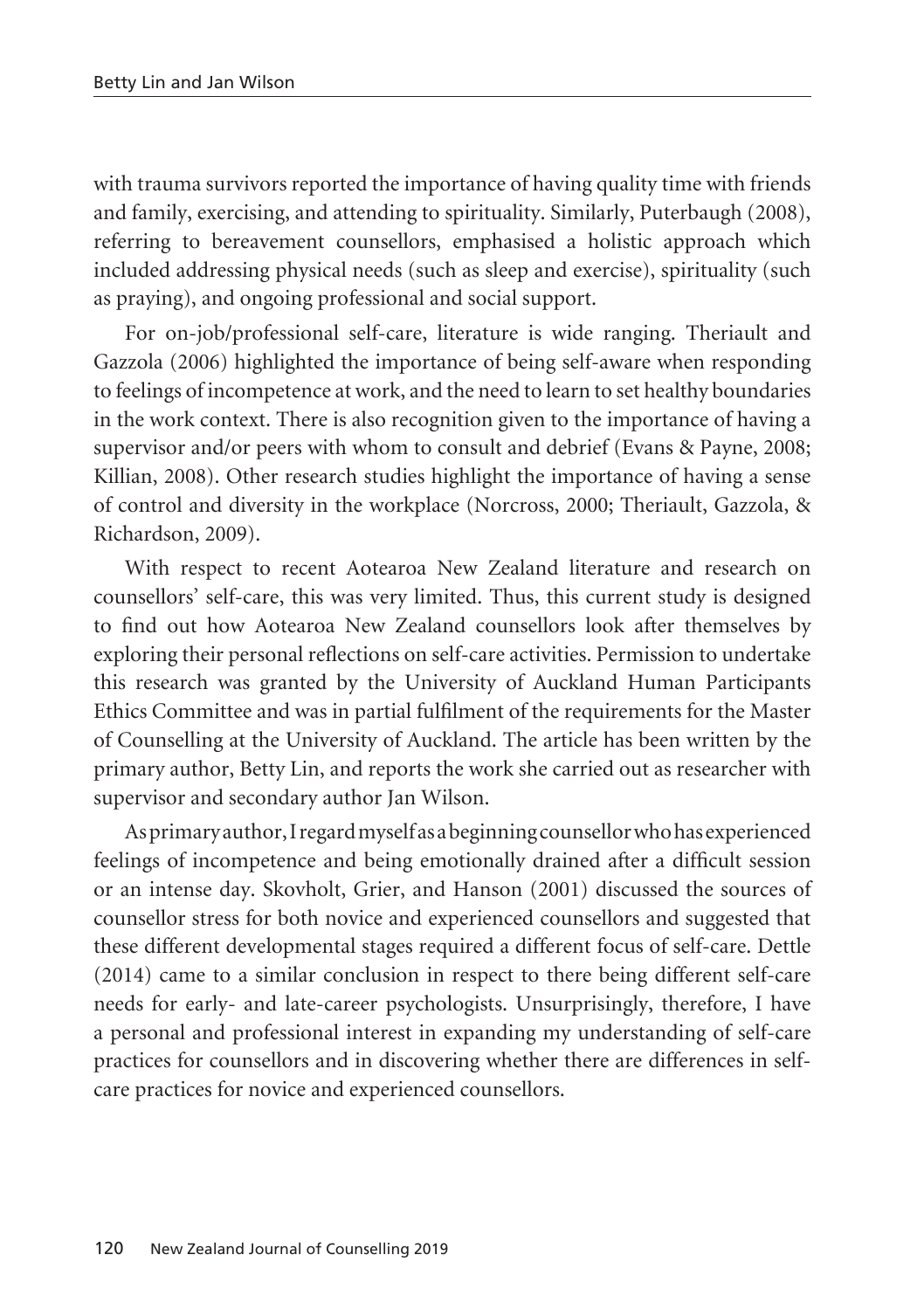### **Participants**

The participants in this study were six Aotearoa New Zealand counsellors, three novice and three experienced (see Table 1). Five were recruited from advertisements displayed in the New Zealand Association of Counsellors (NZAC) newsletter and the counselling programme at the University of Auckland. A sixth participant was recruited through networking. Novice counsellors were all provisional members of NZAC, and the experienced counsellors had all been practising and full members of NZAC for more than fifteen years. Every effort was made to maintain the confidentiality of the participants, but it is possible that people who know them well will identify them from the data presented. Participants were made aware of this.

| Pseudonym | Gender | <b>Ethnicity</b>       | Age range                      | <b>Experienced</b><br>or novice<br>counsellor | <b>Years of full NZAC</b><br>membership |
|-----------|--------|------------------------|--------------------------------|-----------------------------------------------|-----------------------------------------|
| Angus     | Male   | NZ European            | Between 40 and 50<br>vears old | Novice                                        | Provisional member                      |
| Anna      | Female | NZ European            | Between 50 and 60<br>vears old | Novice                                        | Provisional member                      |
| Becca     | Female | NZ European            | Between 50 and 60<br>vears old | Novice                                        | Provisional member                      |
| Claire    | Female | Jewish                 | Between 50 and 60<br>vears old | Experienced                                   | 19                                      |
| Rita      | Female | NZ European<br>/Jewish | Above 60 years old             | Experienced                                   | 25                                      |
| Tom       | Male   | NZ European            | Above 60 years old             | Experienced                                   | 21                                      |

|  |  |  |  |  |  | <b>Table 1.</b> Demographics of the six participants |
|--|--|--|--|--|--|------------------------------------------------------|
|--|--|--|--|--|--|------------------------------------------------------|

### **Method**

interview to ensure triangulation (Creswell, Shope, Plano Clark, & Green, timeframe. Due to the smaller size of the participant base there was more emphasis on qualitative data instead of equally weighting both qualitative and quantitative data, as might have been appropriate with a much larger sample size. In this study, both quantitative and qualitative approaches were used with the six participants in semi-structured interviews followed by a self-care questionnaire. Participants were given the questionnaire to complete immediately after their 2006) through collecting both qualitative and quantitative data during the same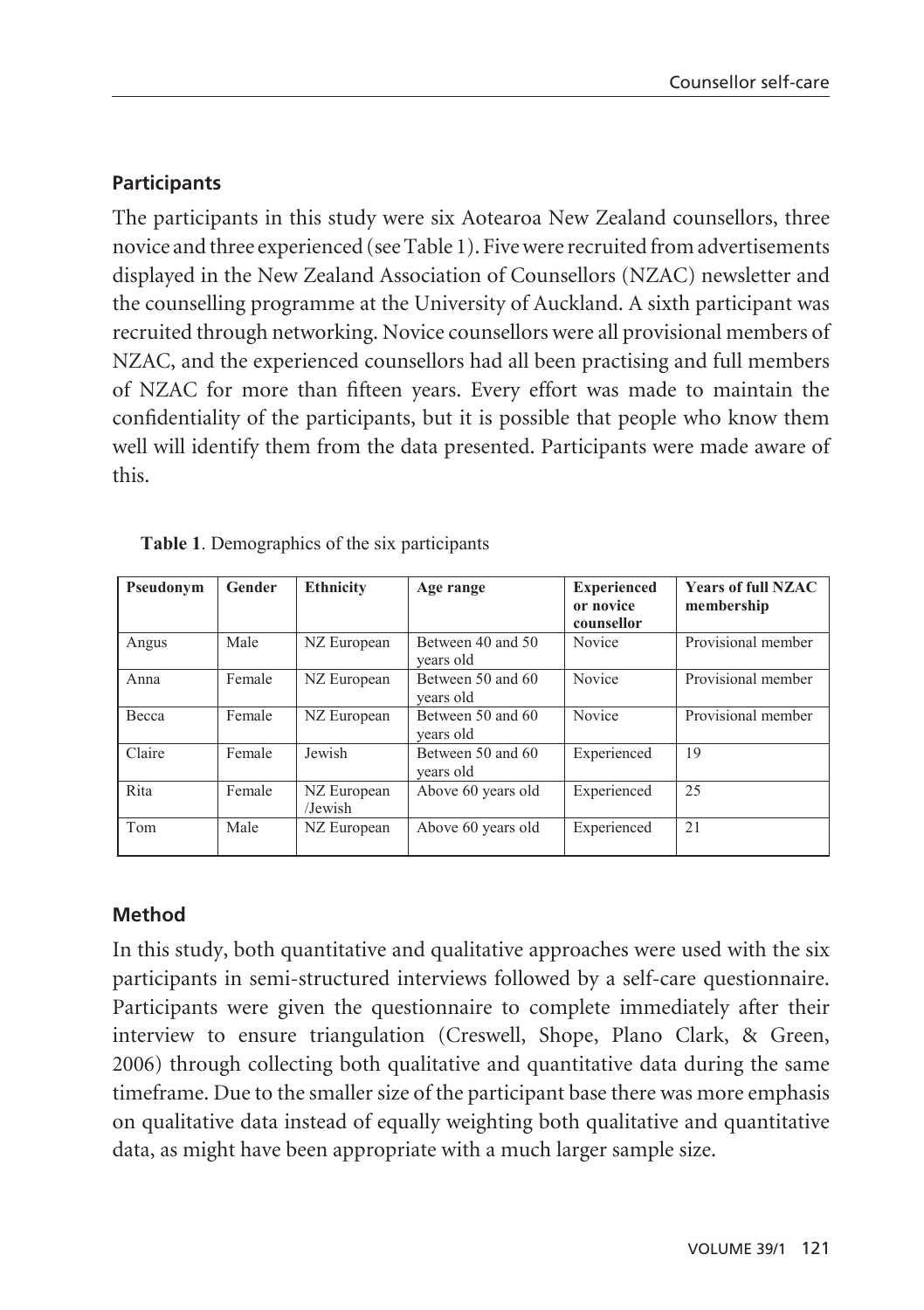The self-care questionnaire used in this study was adapted from a questionnaire by Saakvitne and Pearlman (1996). This questions the frequency of participants' engagement in six different dimensions of self-care strategies. These dimensions include: physical, psychological, emotional, spiritual, workplace or professional, and balance. Each of the six contains activities which respondents rate from one to five in terms of how often he or she engages in each activity, where:  $1 =$ Not applicable to me;  $2 =$  Never;  $3 =$  Rarely;  $4 =$  Often; and  $5 =$  Frequently. The self-care questionnaire contains a total of 65 self-care activities and took around 15 to 20 minutes to complete. Although there is no reliability and validity data available (Saakvitne & Pearlman, 1996), the tool is recommended by the American Counseling Association for members to use for monitoring their self-care.

Interestingly, Saakvitne and Pearlman's (1996) self-care questionnaire has a holistic focus on wellness. It includes dimensions that are similar to those described in Te Whare Tapa Whä, a model of Mäori health developed by Sir Mason Durie (1985) and widely recognised in Aotearoa New Zealand. Durie's model views health in terms of the four walls of a whare (house), where all are needed to be in balance for strength and wellness. These four walls or cornerstones of health include taha wairua (spiritual), taha hinengaro (mental), taha whänau (family), and taha tinana (physical) (Durie, 1985). Taha wairua, the spiritual dimension, recognises the importance of culture for a person's identity as well as the significance of longstanding connections between people and their ancestors, and with the natural environment. Taha hinengaro is the mental dimension which recognises that thoughts, feelings, and emotions are integral components of the body and soul. It is the capacity to communicate, to think and to feel, to recognise that mind and body are inseparable, and about how we see ourselves in this universe. Taha whänau is the dimension of family and relationships and the capacity to belong, to care, and to share. Emphasis is on individuals being part of wider social systems. Lastly, taha tinana, the physical dimension, is the capacity for physical growth and development as one's physical "being" supports essence and shelters individuals from the external environment. Given Saakvitne and Pearlman's (1996) self-care questionnaire had such resonance with the Te Whare Tapa Whä model of health, it felt an appropriate choice on which to base the questionnaire for this study.

The qualitative data obtained from the interviews was analysed using the Braun and Clarke (2006) thematic analysis process, which involved six steps. The first step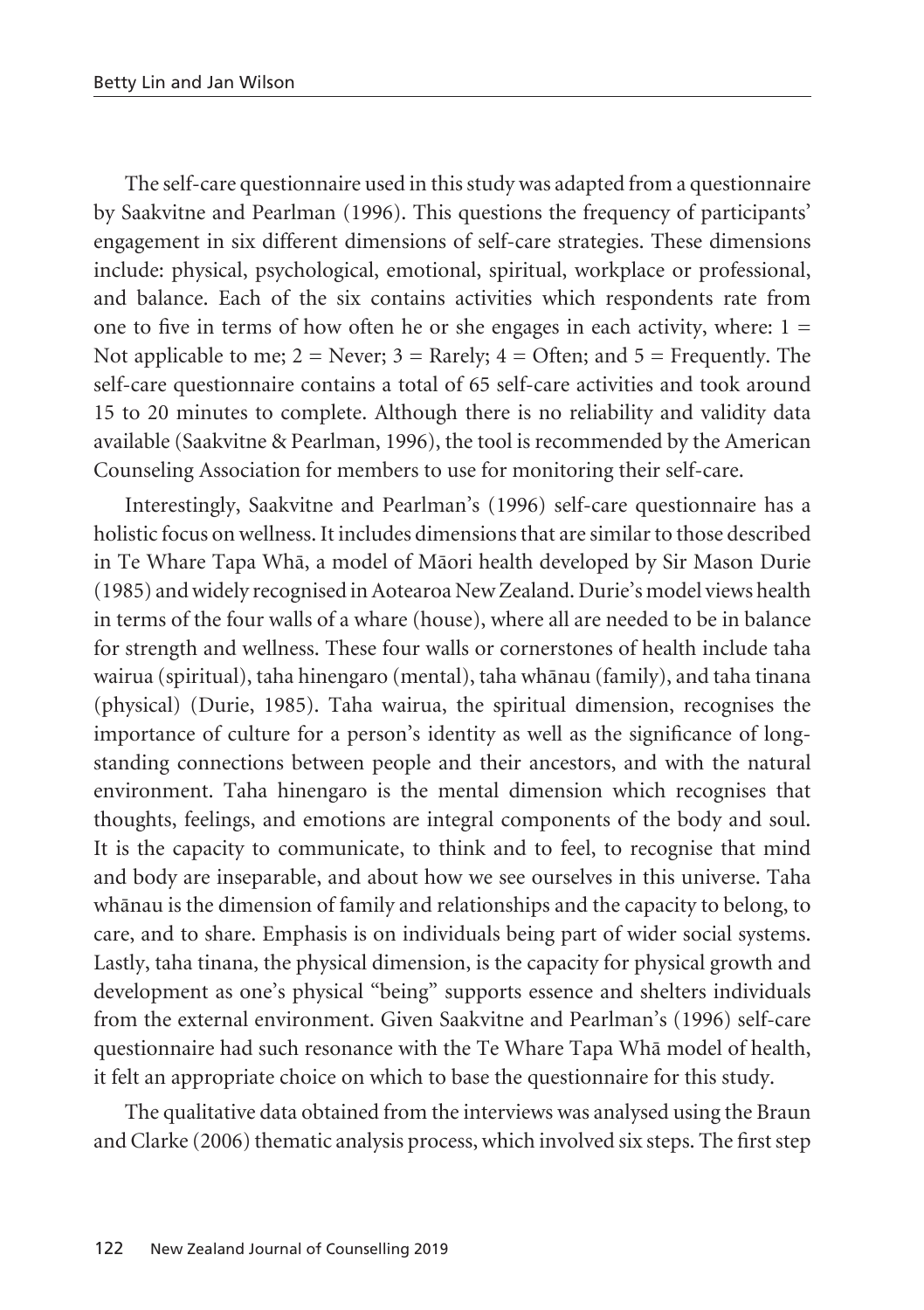was to become familiar with the interview data by listening to audio recordings as well as reading and rereading the transcripts. The second step involved noting down initial themes and ideas that seemed to capture the essence of the text. Thirdly, initial codes were generated. This led to the fourth step, which involved searching, reviewing, defining, and naming themes within the data. Fifthly, as all potential themes were identified and listed, connections and similarities between them were identified and patterns within the themes began to emerge across the full dataset, highlighting what participants had in common as well as how they differed. The challenge here was to strike a balance between within-case and across-case analysis (King & Horrocks, 2010). The final stage involved reducing the number of themes by combining or eliminating them to end up with key themes that described the essence of the collected stories. As researchers, we are constantly making choices about what to include and what to discard and how to interpret the participants' words (King & Horrocks, 2010). After identifying themes, the stories were reread, noting each occurrence, and exemplars selected and presented as verbatim extracts from the collected stories (Sanders & Wilkins, 2010).

The role of the researcher is particularly critical during the interview phase. Sanders and Wilkins (2010) state that in qualitative research, researchers use their bodies as an instrument and therefore it is important to locate oneself in the research by being aware of one's tendencies, attitudes, and ways of seeing things. Merton (1972) stated that insiders are the members of specified groups and collectives, or occupants of specified social status, whereas outsiders are the non-members. An "insider piece of research" is research completed by members of organisation systems in and on their own organisation (Brannick & Coghlan, 2007). Consequently, I am both an insider and an outsider in this research. I am a new member of NZAC, so I am inside the counselling profession. However, I am also a novice counsellor, so outside the world of experienced counsellors. I monitored the impact of this and other potential biases through self-reflexivity, consistent with feminist research recommendations (Dwyer & Buckle, 2009). As there might also be questions about the credibility, trustworthiness, and intention of my research, my pre-research personal and professional communication with participants was intended to eliminate these concerns. With novice counsellor participants, as I was also a novice counsellor, I was aware of my own perspective and assumptions and careful not to put my own judgements and experiences into the process. A presuppositions interview was carried out with my academic supervisor before I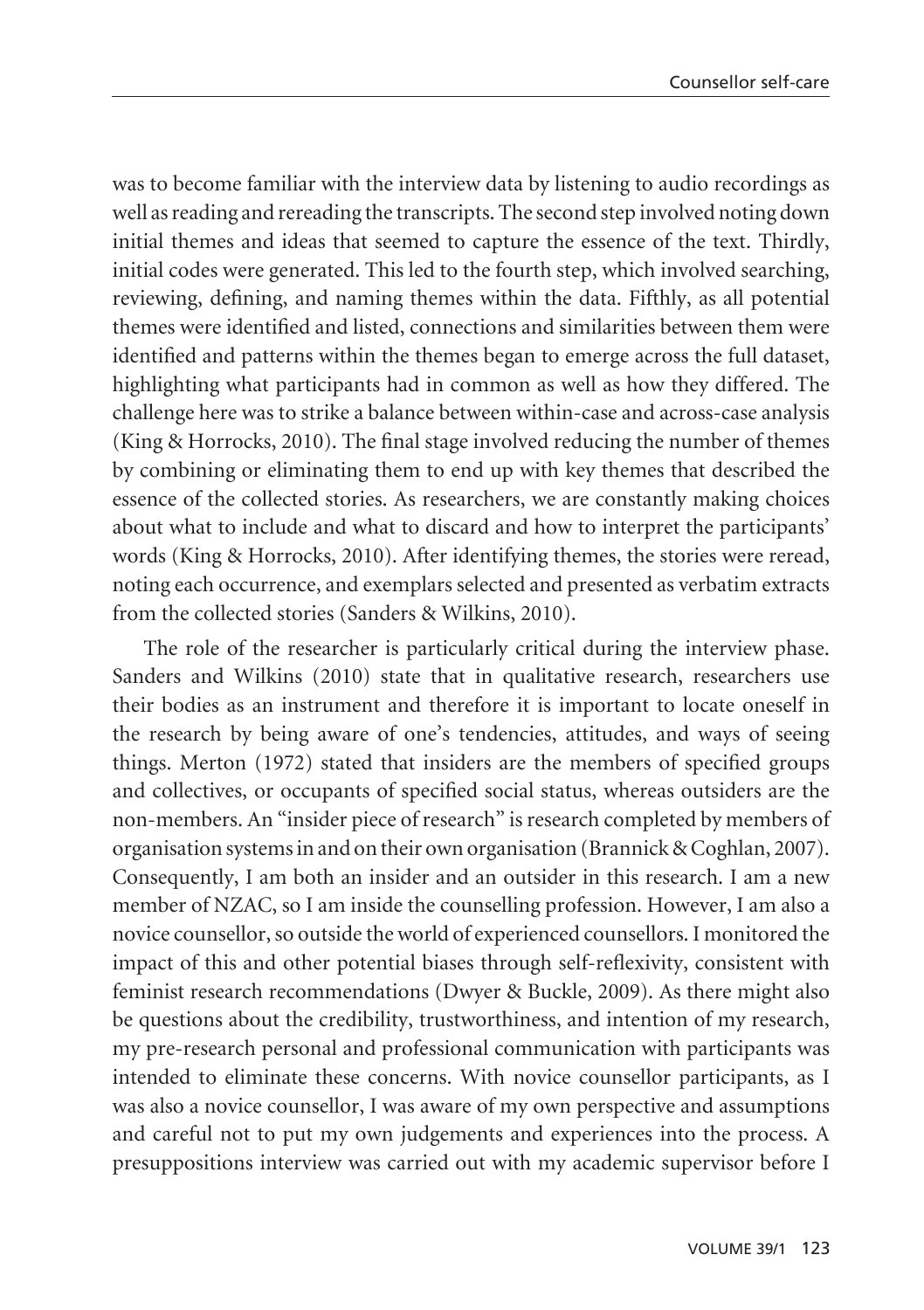started interviewing to identify any personal bias and assumptions.

### **Results from interviews**

To provide an in-depth understanding of how the six Aotearoa New Zealand participant counsellors take care of themselves, this section includes some of the key findings taken from the qualitative interviews. As the main emphasis for this article is on the qualitative rather than the quantitative aspects of the study, these qualitative findings form the major part of this results section. The findings of the quantitative self-care questionnaires, analysed using descriptive statistics, are briefly presented at the end of this section in Table 2, which shows the top 15 selfcare activities that both novice and experienced counsellors engaged in.

The following results draw on all six semi-structured qualitative interviews, and any differences between novice and experienced counsellors are noted. Three major themes emerged:

- 1. In spite of some common elements, everyone has a unique way of selfcare;
- 2. Self-care is not only what counsellors do but also what is in their minds;
- 3. Self-care is a journey that changes over time as counsellors learn and grow.

### *Theme 1: In spite of some common elements, everyone has a unique way of self-care*

All six participants talked about common self-care practices, including: looking after their individual and professional needs; being aware of their energy levels, identifying their stress indicators, and finding ways to relax; and having a balance of both routine/familiar and something different/fun to look forward to.

# *Looking after our individual and professional needs*

Under the individual self-care category, participants talked about how they looked after their physical wellbeing. Exercise, eating, and sleeping well were mentioned by most participants under physical wellbeing. Many of them exercised regularly, including walking in nature, going to the gym, and doing yoga. In addition, participants mentioned activities which took care of their emotional, social, and spiritual needs, such as personal therapy, meditation, and journaling. They also mentioned their needs for pleasure, fun, creativity, and engaging in entertainment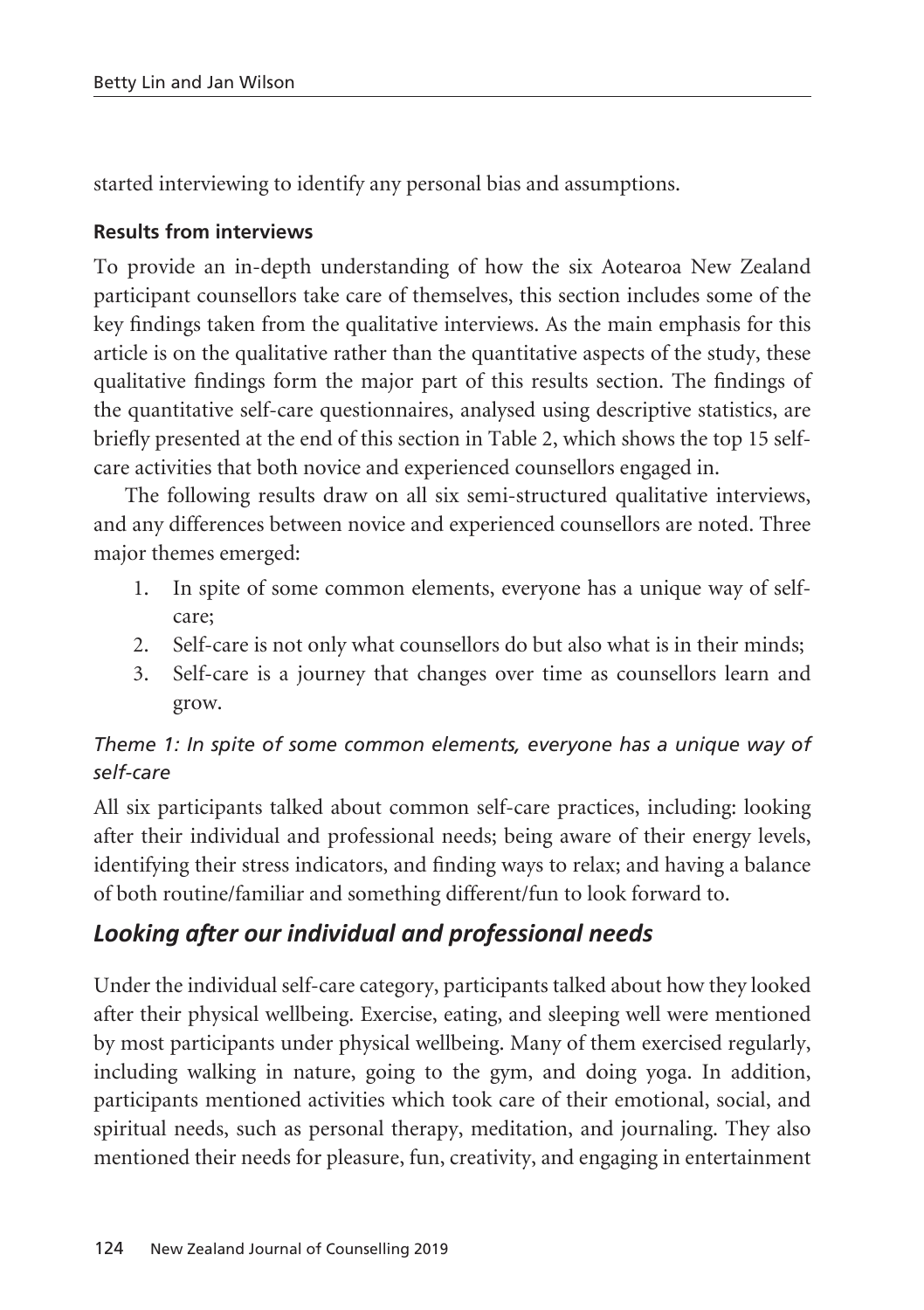with others, which included fun times with family, catching up with friends, or attending a group or a class. Entertainment activities on their own were also important, such as watching movies and television, listening to music, having a hot bath, and driving.

It is interesting to note that participants offered mixed views on some self-care activities that fulfilled both their need for pleasure and acted as rewards and treats. These included partaking in food and drink or watching television. Some worried about the additional risk of "so-called" less healthy self-care activities like eating sweet foods, drinking alcohol, and watching soap dramas, while others were more open and flexible about these. Becca, for example, who worked in addictions, was more alert to the risks in this area and did not see food, drinking, or watching TV as pathways to self-care. Claire was more relaxed and open towards such practices, if they were done in moderation and "worked." Rita also mentioned that her "happy place" also included seemingly "useless" activities, such as doing jigsaws on the computer and internet browsing.

In the professional or on-job self-care category, participants talked about the importance of three areas: a good working environment and context; continual learning and growing; and good external supervision and peer support. In respect to a good working environment, this included not working full-time in counselling, taking regular breaks, maintaining a flexible work schedule, supportive colleagues, having a well-resourced work environment, a sense of control at work, having variety at work, and being able, as Tom suggested, to "declare" or express "what we believe."

Tom also talked about the significant impact of changing the setting in his counselling room. He said that he moved around the room during the day to get different views. He also liked to put candles and flowers in the counselling room. He observed that a little difference can punctuate the week or the day to refresh and bring a different spirit into the room. Moreover, many participants had variety in their work other than counselling, such as teaching, running seminars, and writing articles and books. Anna, for example, taught wellbeing and mindfulness at night school for adults and she also tried to bring mindfulness into her school. Tom believed teaching was a healthy way to declare what he believed and to grow even further:

*[Teaching is] also having a sense of declaring what we believe in as well. . .that's quite*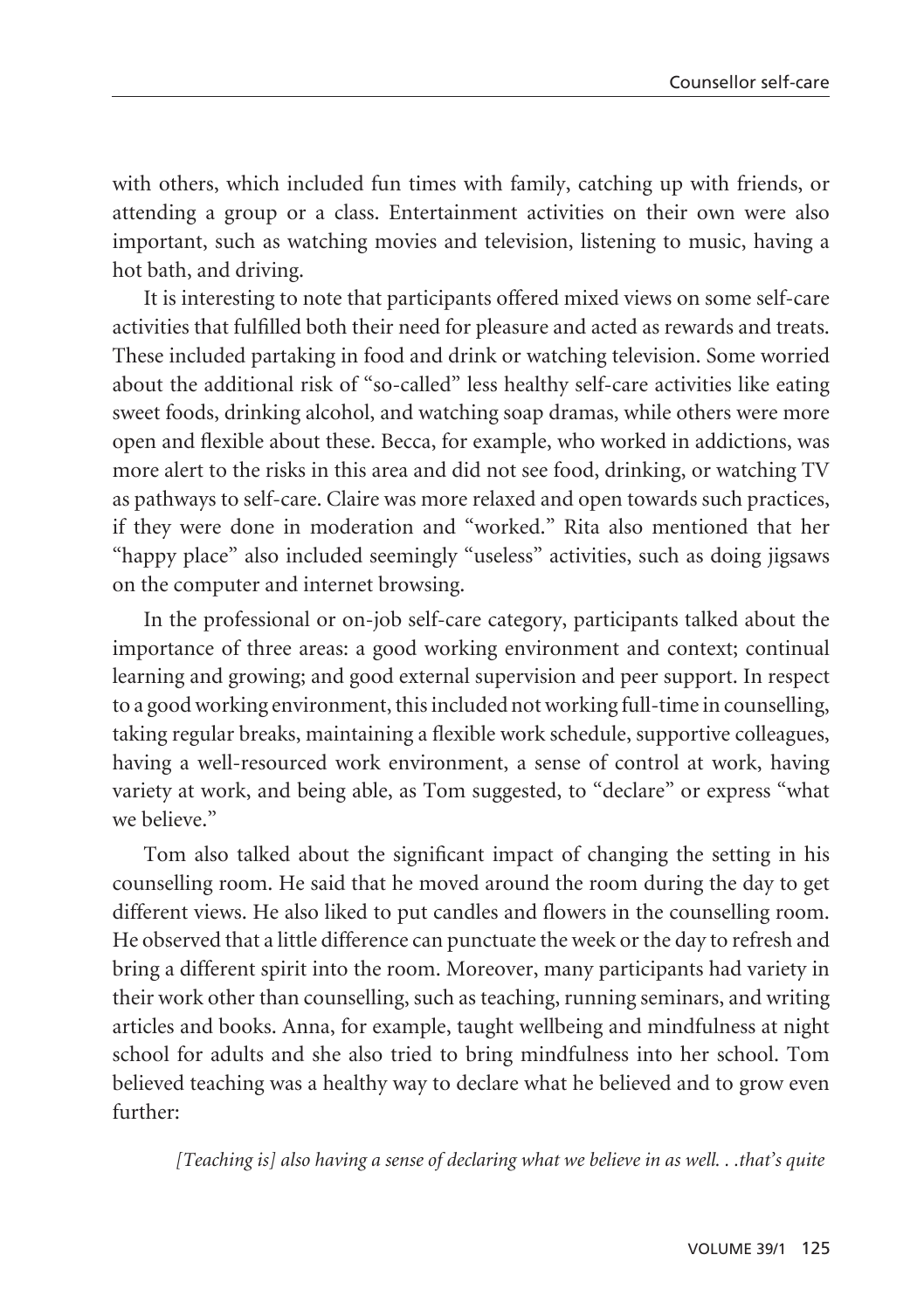*inspiriting and empowering, to be able to have that balance to practice as well. So, it's a declarative thing that I think is really healthy. And it's another means of reflecting on what we do. . .And it's, you always get feedback, and [it] make[s] you stop and think and adjust your practice. . .*

## *Awareness of our energy levels, identifying stress indicators, and finding ways to relax*

Most participants talked about their self-monitoring and self-protection strategies, which included being aware of their energy levels, identifying stress indicators, and finding their own ways to relax. In terms of self-monitoring, both Claire and Anna emphasised the word "energy" when they talked about their self-care practice. For example, Claire was very aware of her energy level and she used drumming and visualisation to shift heavy energy and create energy movement. She also had rituals involving visualisation to finish her day.

In addition to self-monitoring, participants talked about identifying their own stress indicators. Claire had learnt that if she couldn't sleep well and got sick often, she knew something was "going on" that she had to attend to. Tom said he noticed if he felt television was distressing, or noticed his body was tight, or he was getting similar symptoms to those of his clients. He was careful to notice if he was tired, due for a break, or needed to do something about the stressors.

Both Claire and Tom noted that, like stress indicators, strategies are very individual and unique. Participants in the study had their own ways of releasing stress and relaxing. This included using cognitive and mental processing to shift energy, such as letting go through visualisation and/or writing notes. Knowing that they have safe practice in place, or by doing something to lose themselves, distract or shift focus, were also identified strategies—for example, doing physical activities such as drumming, yoga, going outside, doing household chores, and gardening. Enjoying treats, having pleasure and fun, like playing games, internet browsing, and eating and drinking also helped.

## *Having a balance of both routine/familiar and something different/fun to look forward to*

Some participants talked about having a balanced lifestyle which included both the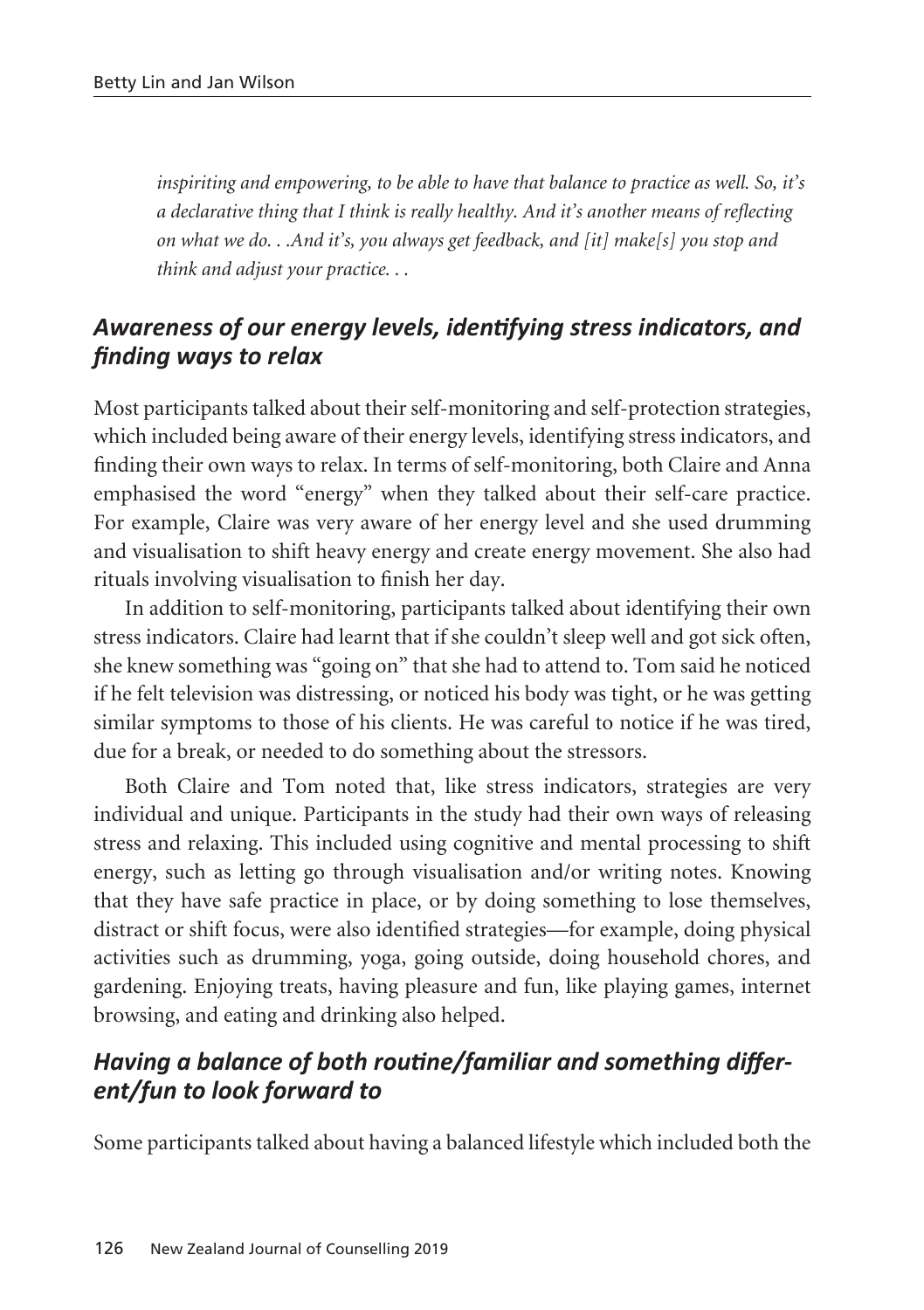routine/familiar and something different or fun to look forward to. For example, Angus had a morning routine during the week and also ran a weekly discussion group where he met new people and experienced playfulness and creativity. Claire had a routine of starting and finishing her day by walking on the beach and yoga to start and finish her week. She also mentioned the importance of having something different and fun to look forward to in the schedule, like a trip somewhere or a massage.

### *Theme 2: Self-care is not only what counsellors do but also what is in their minds*

In addition to what he did on a daily basis, Tom emphasised that it was how he thought—his attitude, values, and beliefs—that was also an important form of self-care for him:

*I think there are two parts to that for me; one is, how do I look after myself day to day? But probably more importantly, is how do I look after myself long term, in the big picture? And I'm of the belief that mostly how I look after myself is what I say about myself in my head, and what I expect of myself.* 

Similarly, Rita was very positive, with a great sense of humour. She also had a strong mindset in terms of her positive relationship with work and herself. Across all participants there was a sense of how important mindset is in relation to self-care. This could be called a self-care mindset, as it demonstrates three main elements: positivity, belief in ourselves, belief in our clients, and passion in our work; realistic expectations, of our work, our role, and ourselves; and striving for a balance, within ourselves and with our clients.

# *Positivity: belief in ourselves, belief in our clients, and passion at work*

Findings also showed that it was important that counsellors stay positive and believe in themselves. Some participants talked about how they had a positive sense of self, a great sense of humour in any challenging or stressful situation, and a "can-do" attitude. Rita had a positive understanding of her capacity for resilience, her health limitations, and a strong sense of humour. Tom had a very strong cando attitude derived from his family history and previous work background.

Secondly, it seemed important to the counsellors that they had a belief in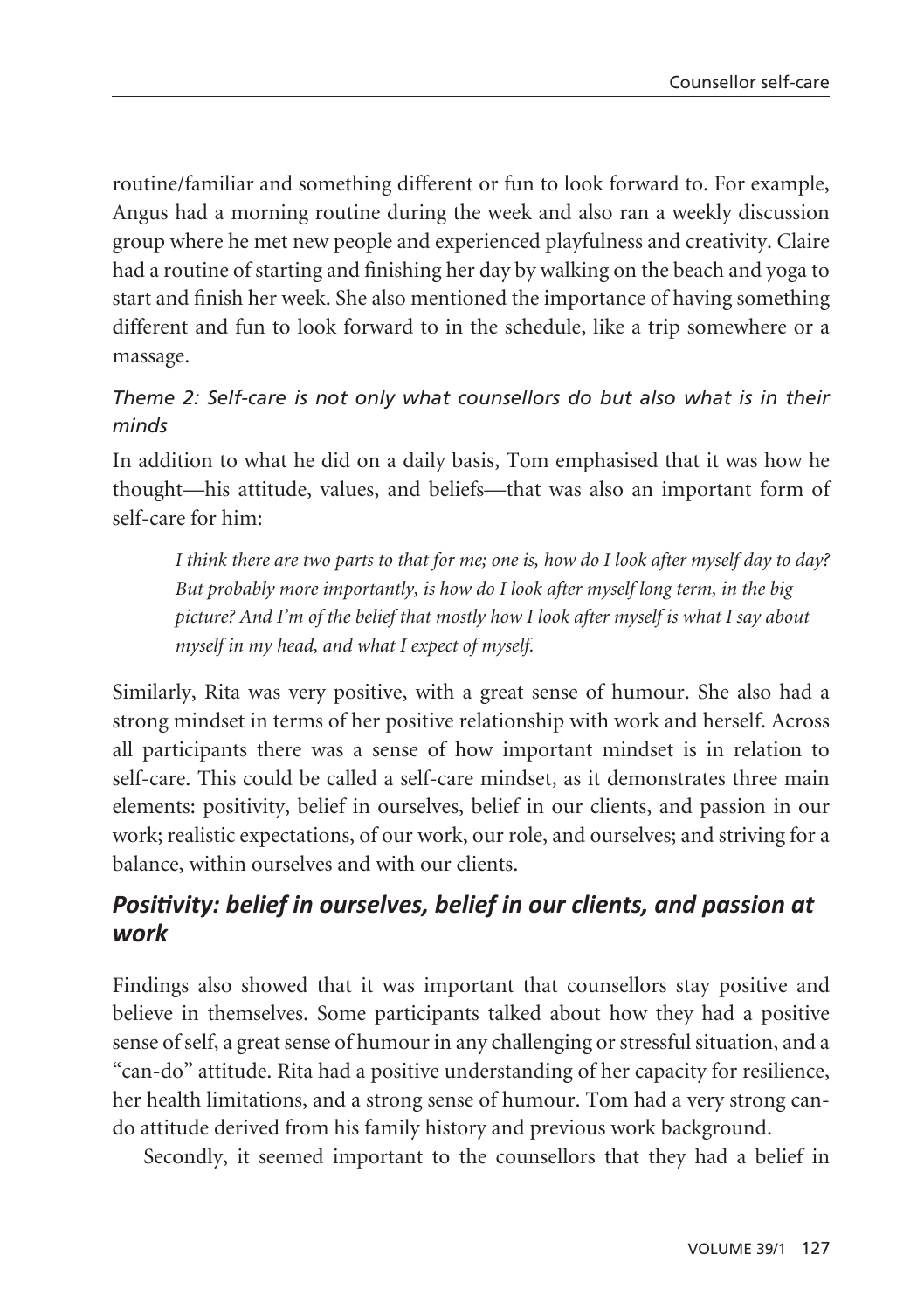their clients' capacities and worked to bring out their clients' inner resources, their internal wisdom, and their ability to make changes and heal. For example, as a novice counsellor, Angus said that the most valuable concept he learnt from counselling training was that people are not "broken" and that they have an ability to heal themselves.

Thirdly, it seemed important for these counsellors to have passion and positivity at work. For example, both Rita and Tom were passionate about what they did, and able to find positivity and satisfaction in their work.

### *Realistic expectations of our work, our role, and ourselves*

Findings showed that it was also important to counsellors that they had a realistic understanding and expectations for their counselling work. For example, Tom mentioned that as counsellors we needed to expect and prepare to engage with urgent or heavy work with clients:

*I tend to say to supervisees, and this sounds really tough talk, but I tend to say, if you don't like blood, you don't work in ED, if you can't cope with dying, don't work in a hospice. And part of me says if we can't cope with some urgent stuff, with some heavy stuff, with some dark stuff, don't be a counsellor. . .That's pretty tough, isn't it?* 

Secondly, in order to set boundaries and have good self-care, it was important to have a realistic understanding and expectation of our roles as counsellors. For example, Anna mentioned that although counsellors are often caring people:

*. . .we're not carers in counselling, it's not about that. . .we're not looking after them and trying to fix things with them because we can't. . .*

Moreover, Tom made an important point that counsellors should not be responsible for life and death in other people. The following is an excerpt from Tom about encountering suicidal clients:

*So, do I have suicidal clients? Yes, absolutely, I do, and have, and will. But as long as I know that I've done really good and safe practice, I'm of the belief that I'm not responsible for life and death in other people; I have to do my part very well. . .because I am of the belief that if a person is really, really determined to self-destruct, they will. . .Yeah, sadly, but that's true.*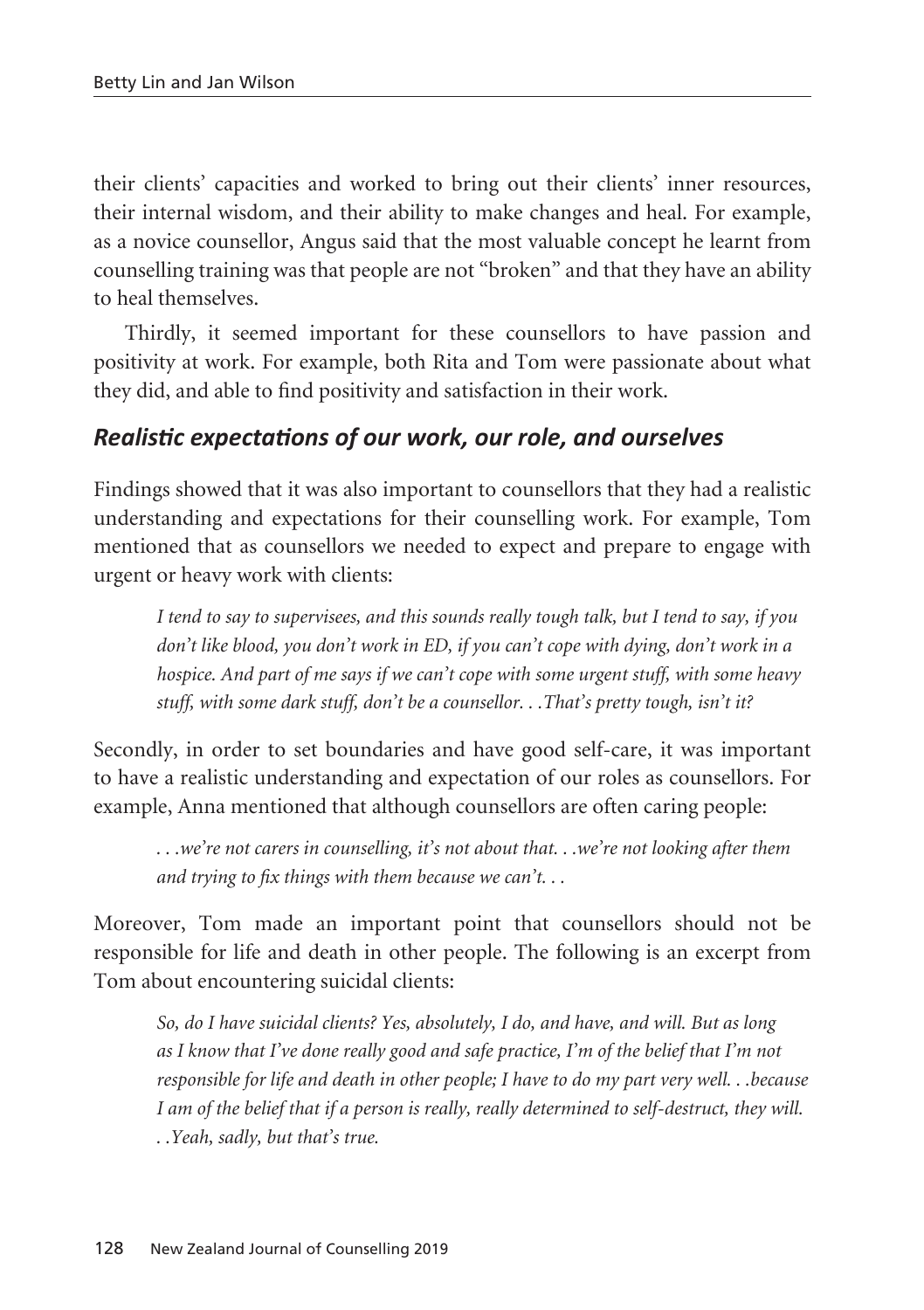Thirdly, in addition to having realistic expectations about counsellors' work and roles, it was also important for counsellors to have realistic expectations about their capacity and limitations as a "normal" human being. This could include limitations such as the impact of ageing on energy levels, at times questioning or doubting themselves and their competence, feeling the undue influence of clients' distress, and having to manage stress in their own lives. Then counsellors could be in a better position to accept, allow, and/or adjust to those limitations.

For understanding their own capacity as counsellors, it seemed important to accept that everyone had a different capacity that also changes over time. In relation to having self-doubting moments or feeling themselves to be incompetent, it seemed important to participants to know that self-doubt was experienced not only by novice counsellors but also by experienced counsellors. For example, Rita is an experienced counsellor who said that she still had self-doubting moments about her performance from time to time:

*I might have three wonderful sessions that I come out going, "Yes I'm not going to retire yet." [Laughter] And I might have tough ones where I come out thinking, "I'm too old for this". . .I self-doubt about everything.* 

With regard to accepting that life/work could be stressful, Rita said that instead of putting more energy into fighting the stress, it might be better to accept the stress as the norm and try to have more downtime and become good at being stressed instead.

These reflections on the roles of positivity and having realistic expectations in managing stress offer insight into the possibilities for achieving balance as counsellors if these aspects are used together in a harmonious way. For example, ways are suggested as to how counsellors can thrive when they work toward a balance of holding the positivity alongside setting boundaries and having good selfcare practices. This section looks at further aspects of balance, but there appears to be a core foundation in being able to balance positivity with realistic expectations.

It seemed important to be aware of and watch our ego as counsellors when striving for a balance between feeling marvellous and special versus feeling incompetent and self-doubting. For example, Rita mentioned that she still had frequent moments of self-doubt, and pointed out the danger of losing humility, suggesting that it is possible to become less effective if "we think we know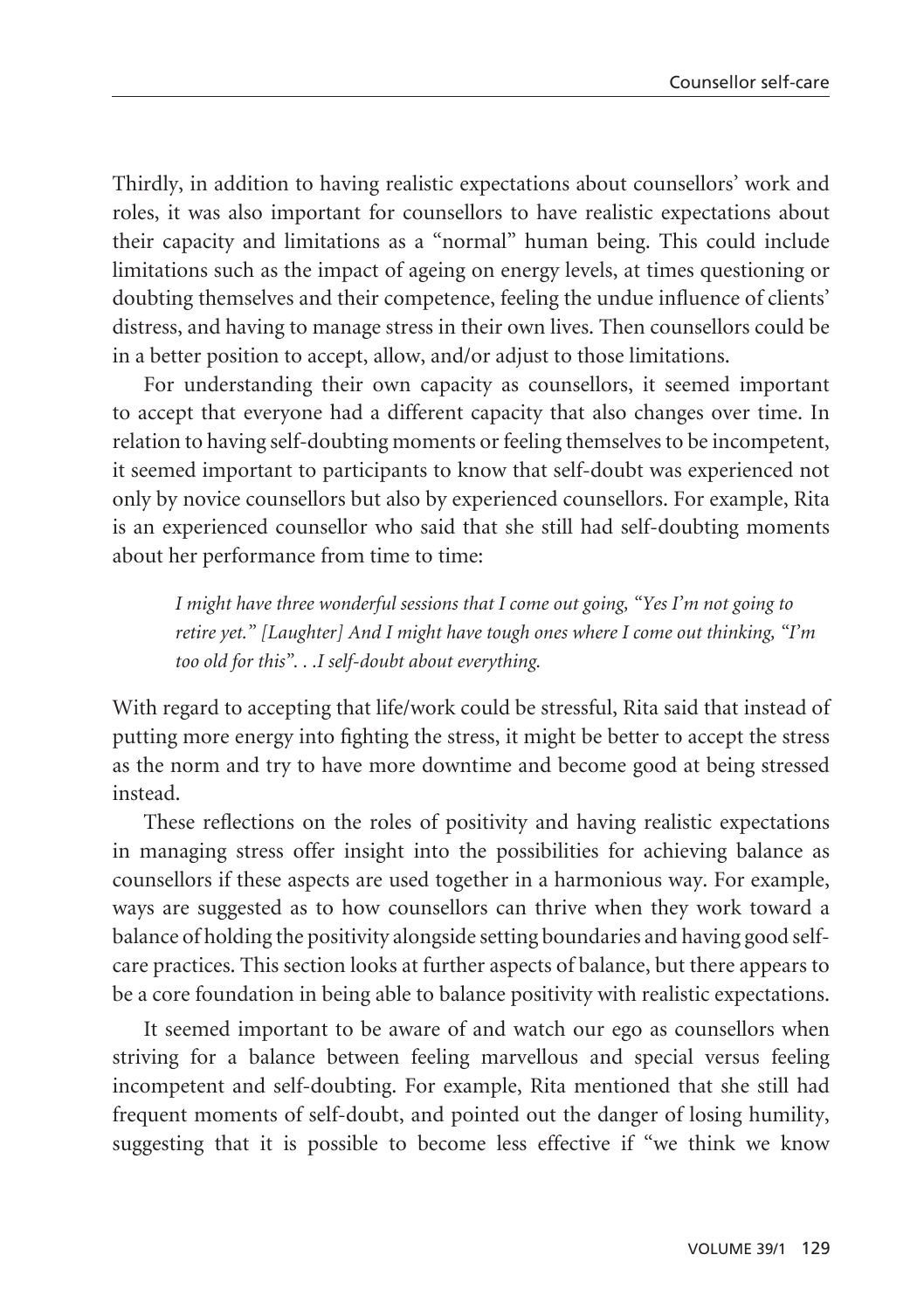everything." Tom mentioned the danger of falling into "rescuer" or "firefighter" roles:

*. . .I have realistic expectations of myself. And along with that belief, I don't think I'm wonderful and marvellous and special because I'm a counsellor. I think I do a good job and can do the work, as I should at twenty-odd years in practice. . .I think it's easy to become special and precious, and self-absorbed. I think self-absorption is another step towards burnout and fatigue.* 

It also seemed important to be monitoring boundaries with our clients while striving for a balance between having empathy for clients and not being influenced by them. Rita mentioned the danger of worrying too much about every client versus the other extreme of nothing bothering her:

*If I worried about every client I couldn't survive, I'd be dead. . .I certainly couldn't sleep. If on the other hand nothing bothers me then I've lost my humanity and then I should be out of counselling. So, it's a balance between the two. . .* 

### *Theme 3: Self-care is a journey—it changes over time because counsellors learn and grow*

Participants noted that their self-care practice was not static; it changed over time because they took notice, learnt from their mistakes, and made conscious decisions to change and grow. Many participants mentioned changes in self-care practice because they had a better understanding of who they were, their personality and preferences, and better understood their personal needs. Claire became more understanding that she was not a morning person and she now never starts work before 9.30am. Rita said it took a long time for her to discover that she was lonely in private practice. When she realised that her social life was so important to her she sought more time with people.

Many participants also mentioned their changes in self-care practice because they had learnt the importance of having boundaries at work: having regular breaks, having more "wiggle" room, not acting as if they were in a crisis team, not overcommitting, and not stretching the day out to meet clients' needs. Claire mentioned that she used to find it hard to say no and that would stretch her day out to meet clients' requests, but now she has learnt to make herself a priority and only provide a counselling service at certain times on certain days.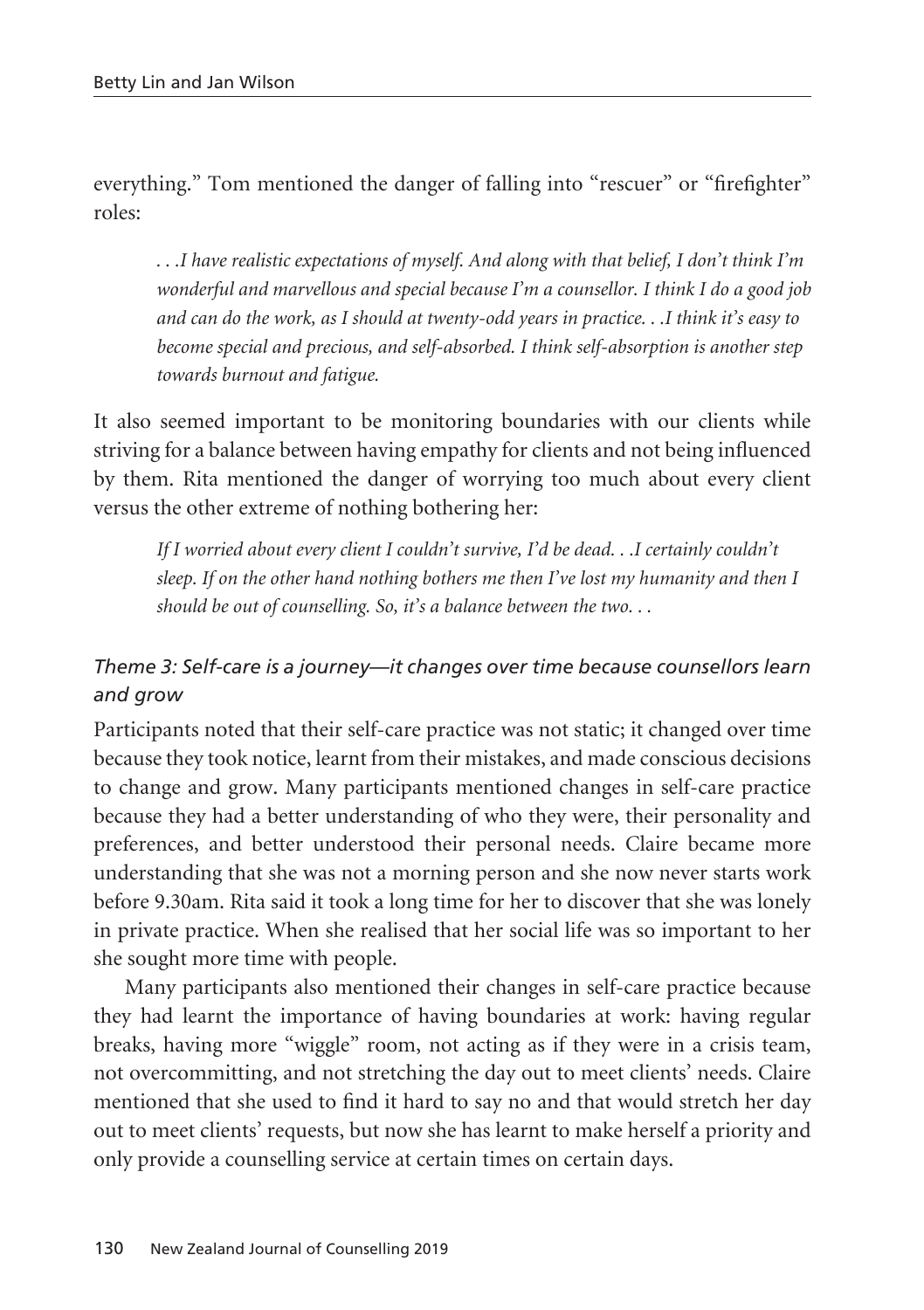#### **Results from the self-care questionnaire**

From the self-care questionnaire, six different dimensions of self-care practice emerged: physical, psychological, emotional, spiritual, workplace or professional, and balance. Table 2 shows participants' levels of engagement (in total) in these six dimensions of self-care practice. Each of these dimensions contains activities which respondents rated from one to five in terms of how often he or she engages in each activity  $(1 = Not applicable to me, 2 = Never, 3 = Rarely, 4 = Often, 5 =$ Frequently). The self-care practice questionnaire contains a total of 65 self-care activities. As researcher I performed the analysis by adding up the scores rated by each participant about how often they engage in each self-care activity, grouped in six different self-care dimensions, and showed the grand total of all 65 selfcare activities at the foot of Table 2. The higher the grand total, the higher level of engagement in 65 self-care activities for that participant (maximum grand total  $=$  325 and minimum grand total  $=$  0). When comparing the grand total of six dimensions of self-care practice among the six participants, it was clear that two of the experienced counsellors (Claire and Tom) had the two highest levels of engagement in self-care practices, with 283 and 279 respectively; they were followed by Anna, a novice counsellor, with 277; then Becca, another novice counsellor, with 240; Rita, an experienced counsellor, who scored 237; and Angus, a novice counsellor, with 234. **or novice Years of full NZAC membership** e quest Novice Provisional member ach participant about now often they engage in each seif-care activity, group  $2.$  The  $\mathbb{R}^n$  $J_{\text{eff}}$ tivities for that participant (me

| <b>Self-care practices</b>                 | Angus | Becca                                         | Anna | Claire | Rita | Tom |
|--------------------------------------------|-------|-----------------------------------------------|------|--------|------|-----|
|                                            |       | Novice counsellors<br>Experienced counsellors |      |        |      |     |
| Physical self-care total                   | 49    | 48                                            | 56   | 63     | 51   | 60  |
| Psychological self-care total              | 44    | 40                                            | 53   | 49     | 41   | 50  |
| Emotional self-care total                  | 35    | 37                                            | 40   | 43     | 38   | 36  |
| Spiritual self-care total                  | 58    | 67                                            | 71   | 70     | 63   | 72  |
| Workplace/professional self-care total     | 38    | 39                                            | 49   | 48     | 38   | 51  |
| Balance total                              | 10    | 9                                             | 8    | 10     | 6    | 10  |
|                                            |       |                                               |      |        |      |     |
| Grand total of 6 self-care practices above | 234   | 240                                           | 277  | 283    | 237  | 279 |

**Table 2***.* Participants' level of engagement (total) in six dimensions of self-care practice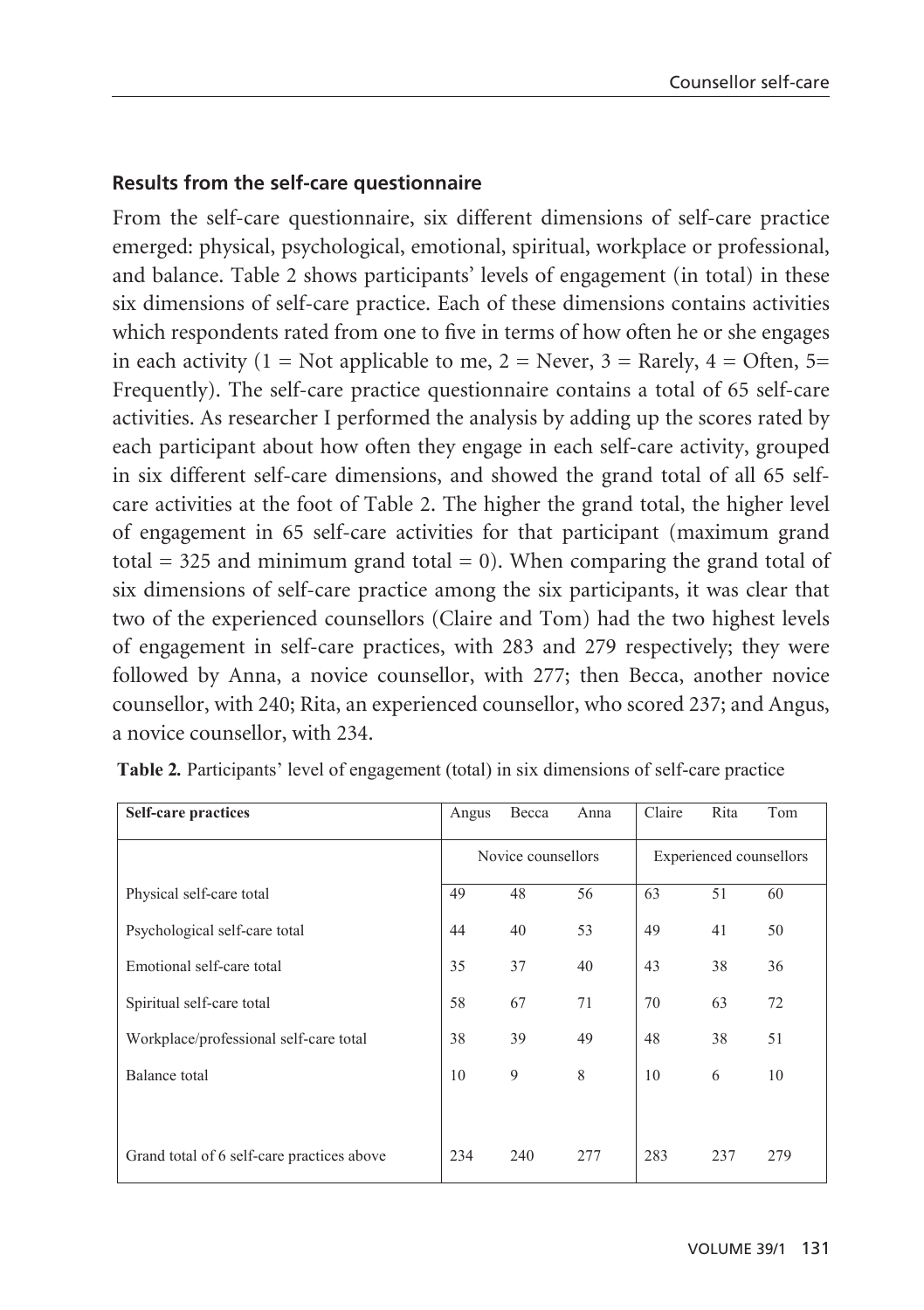In order to find out which of the self-care activities, among the 65 listed in the questionnaire, were engaged in most by the six participants, an analysis was undertaken that added up the frequency rating scores from all six participants in each of the self-care activities. These were sorted from the highest scores to the lowest, as shown in Table 3 (maximum score  $=$  30; minimum score  $=$  0) and shows the top 15 self-care activities from all six participants. The self-care activity carried out most frequently was to "eat regularly;" followed by "be curious;" "cherish your optimism and hope;" "read inspirational literature;" "get regular supervision or consultation." Among the top 15 most favoured self-care activities, participants seemed to do more spiritual self-care activities, with seven self-care activities related to spiritual dimensions, rather than other dimensions of self-care activity. For example, only two self-care activities related to physical dimensions and workplace/professional dimensions, and one self-care activity related to psychological dimensions, emotional dimensions, and balance.

|                                        |                                                                                                       | <b>Total by</b> |
|----------------------------------------|-------------------------------------------------------------------------------------------------------|-----------------|
| <b>Dimensions</b>                      | <b>Activities</b>                                                                                     | all             |
| Physical self-care                     | Eat regularly (e.g. breakfast, lunch and dinner)                                                      | 30              |
| Psychological self-care                | Be curious                                                                                            | 29              |
| Spiritual self-care                    | Cherish your optimism and hope                                                                        | 29              |
| Spiritual self-care                    | Read inspirational literature (talks, music, etc.)                                                    | 29              |
| Workplace or professional<br>self-care | Get regular supervision or consultation                                                               | 29              |
| Spiritual self-care                    | Be open to inspiration                                                                                | 28              |
| Spiritual self-care                    | Be aware of non-material aspects of life                                                              | 28              |
| Spiritual self-care                    | Contribute to causes in which you believe                                                             | 28              |
| Physical self-care                     | Wear clothes you like                                                                                 | 27              |
| Psychological self-care                | Notice your inner experience-listen to your thoughts, judgements,<br>beliefs, attitudes, and feelings | 27              |
| Spiritual self-care                    | Make time for reflection                                                                              | 27              |
| Spiritual self-care                    | Identify what is meaningful to you and notice its place in your life                                  | 27              |
| Workplace or professional<br>self-care | Arrange your work space so it is comfortable and comforting                                           | 27              |
| <b>Balance</b>                         | Strive for balance within your work life and workday                                                  | 27              |
| Emotional self-care                    | Find things that make you laugh                                                                       | 26              |

**Table 3.** Top 15 self-care activities most engaged in by the six participants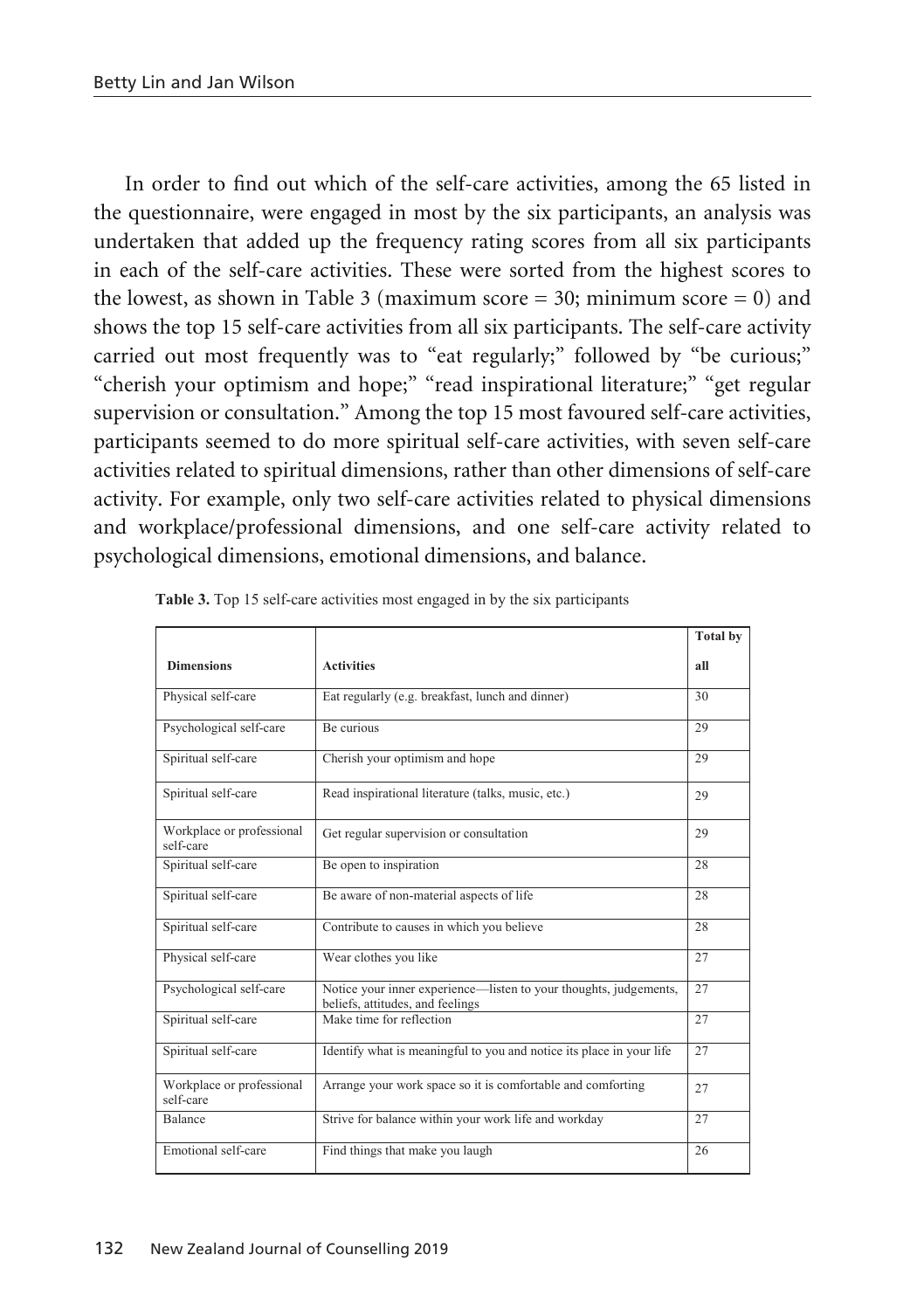As mentioned above, since the number of participants was too small for further sophisticated statistical analysis, it is acknowledged that although differences and findings are only "suggestive," they might provide a basis for future larger research projects. Because of their limited value and lack of statistical significance, I have not reported the differences here.

#### **Discussion**

By inviting six counsellors, three novice and three experienced, to talk about their own self-care experiences and practices, and their reflections concerning counsellor self-care, this study explored how counsellors in Aotearoa New Zealand experience and practise self-care. While many of the study findings are consistent with previous research, some new insights are revealed.

Consistent with the literature, the self-care activities which emerged from this study can be categorised broadly as either individual self-care or professional selfcare. Individual self-care practices in this study, consistent with the publications described in the literature review, indicate an emphasis on having a holistic and balanced lifestyle, which includes healthy eating, good sleeping, sufficient exercise, engaging in hobbies, and in spirituality, and having emotional support from friends and family (Killian, 2008; Norcross, 2000; Puterbaugh, 2008). The professional self-care activities which emerged from the study also showed three main elements: (1) good working environment and context; (2) continual learning and growing; and (3) good external supervision and peer support. Examples in the category of good working environment and context include not working full-time, taking regular breaks, having a flexible work schedule, access to a good supervisor, a good referral system, having control over the physical working environment including working hours and type of clients, having variety at work, and the opportunity to declare and share what we believe.

These findings are similar to the published literature, where it was found that on-job/professional self-care is related to the work environment, including: selfawareness and self-monitoring of risk factors on the job, working to stay positive; regular supervision, peer support and continual learning; and having a sense of control and diversity at one's workplace (Conrad & Kellar-Guenther, 2006; Evans & Payne, 2008; Killian, 2008; Norcross, 2000; Theriault & Gazzola, 2006).

From this study, it is clear that self-care practice is not only what we do to take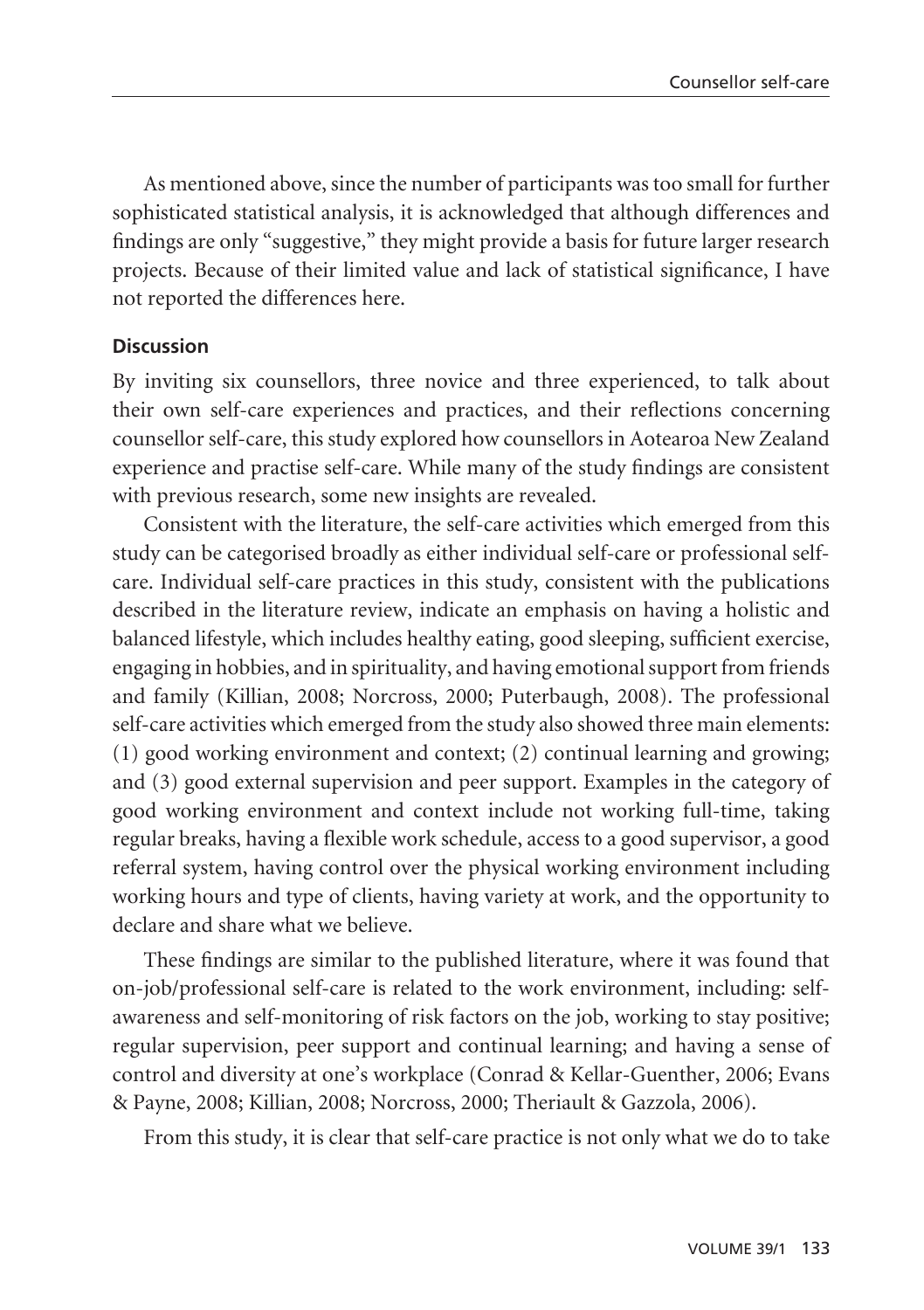care of ourselves in terms of self-care activities, but also what is in our minds, in effect, our self-care mindset. The self-care mindset concerns our attitudes, values, and beliefs about our role and our work as a counsellor and about ourselves as normal human beings. It is related to how we think about ourselves, our clients, and our work, and how we expect ourselves to be and become as we develop. Three aspects of the self-care mindset emerged in this research: positivity, realistic expectations, and balance.

The aspect of positivity in the self-care mindset is seen as a positive belief in ourselves and our clients and having passion at work. It is like the "sense of hope" emphasised in Meyer and Ponton's (2006) "tree of counsellor well-being" (p. 197). This sense of hope is one aspect of their complex tree metaphor that conceptualises wellbeing as organic and fluid and affirms a belief in our own ability to initiate and sustain positive change and to expect a positive outcome.

The importance of having realistic expectations emerged in this study. This included counsellors having a reasonable and realistic understanding and expectations about their work and role, and regarding themselves as human beings. This is about setting healthy boundaries necessary to achieve self-care and self-protection. Establishing limits and having a healthy boundary are consistent with one of the four self-care strategies suggested by Gladding and Newsome (2014). These authors suggest that in order to establish limits, counsellors need to use appropriate assertiveness and say no; consider doing less, not more; and create boundaries around the private spaces of life.

The aspect of balance offers an opportunity for counsellors to use positivity and realistic expectations in a harmonious way at work. Nissen-Lie et al. (2017) argue that exaggerated self-confidence does not create a healthy therapeutic attitude, and suggest that being healthily self-critical is an ingredient of successful professional performance. Nissen-Lie et al. (2017) also claimed it is better for counsellors to allow themselves to reflect upon the difficulties that arise in their therapeutic relationship, and to be open, sensitive, reflexive, and take responsibility for relationship struggles in therapy while taking a nurturing and caring stance. By cultivating a more accepting and less attacking way of treating ourselves they suggest that it would be more beneficial to "love yourself as a person and doubt yourself as a therapist" (Nissen-Lie et al., 2017, p. 58). Rita, who had positivity toward herself personally and healthy self-doubts professionally, was a perfect example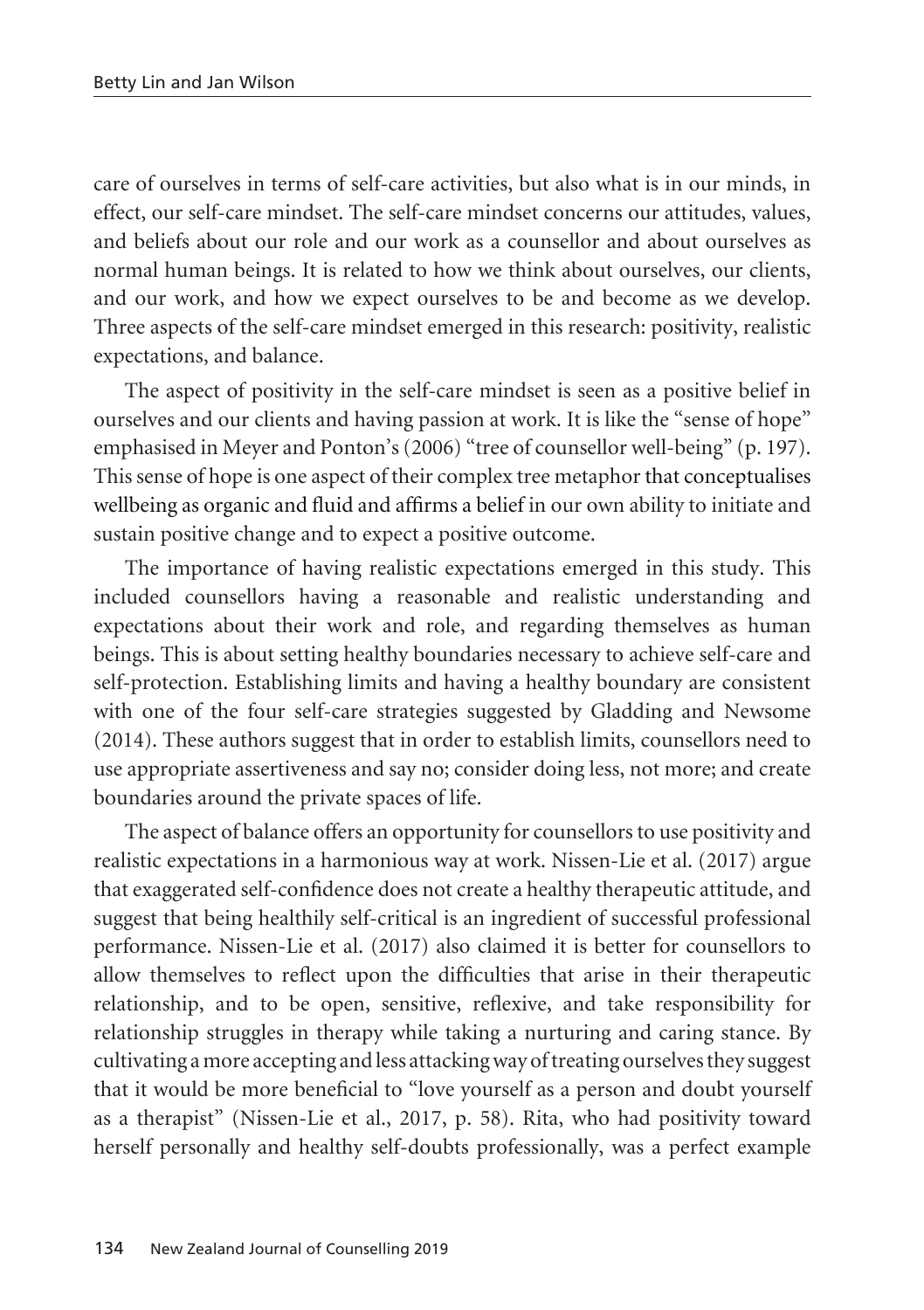of this in action. Could it be that despite her relatively low level of engagement in self-care practices, shown in both her quantitative and her qualitative results, her pragmatic approach and realistic self-awareness have also supported her to sustain her success in the counselling profession for such a long time?

#### **Conclusion**

The purpose of this study was to better understand how counsellors in Aotearoa New Zealand experience and practise self-care by inviting six counsellors (three novice and three experienced) to talk about their own self-care experiences and practices, and capture their reflections concerning counsellor self-care. The major findings of the subsequent data analysis can be summarised in the following three themes:

- 1. Despite some common elements, everyone has a unique way of managing their own self-care;
- 2. Self-care is not only what counsellors do, but also what is in their minds;
- 3. Self-care is a journey—it changes over time because counsellors learn and grow.

There are several limitations in this study. Firstly, there were only six participants; any differences between novice and experienced counsellors that were observed in this small study, though only suggestive, might provide a basis for larger research projects in the future. In addition, there was a lack of variation in participants in terms of their demographics. For example, four of the participants identified ethnically as New Zealand Europeans, one as New Zealand European/Jewish, and another as Jewish. There were no participants in this study representative of other New Zealand ethnic groups such as Mäori, Pasifika, or Asian. Secondly, as is appropriate for qualitative research, it is noted that this study was not done by random sampling among Aotearoa New Zealand counsellors. All participants were self-selected, therefore there might be a self-selection bias in this study sample. For instance, people who have strong opinions, or substantial knowledge or interests in self-care, might be more willing to spend time and make the effort to participate in self-care research than those who do not. In addition, due to the research design, for convenience individual participants were asked to fill in the self-care questionnaire right after their interview and as a result their questionnaires were not anonymous. Therefore, there might be a concern over the validity of their answers for that reason.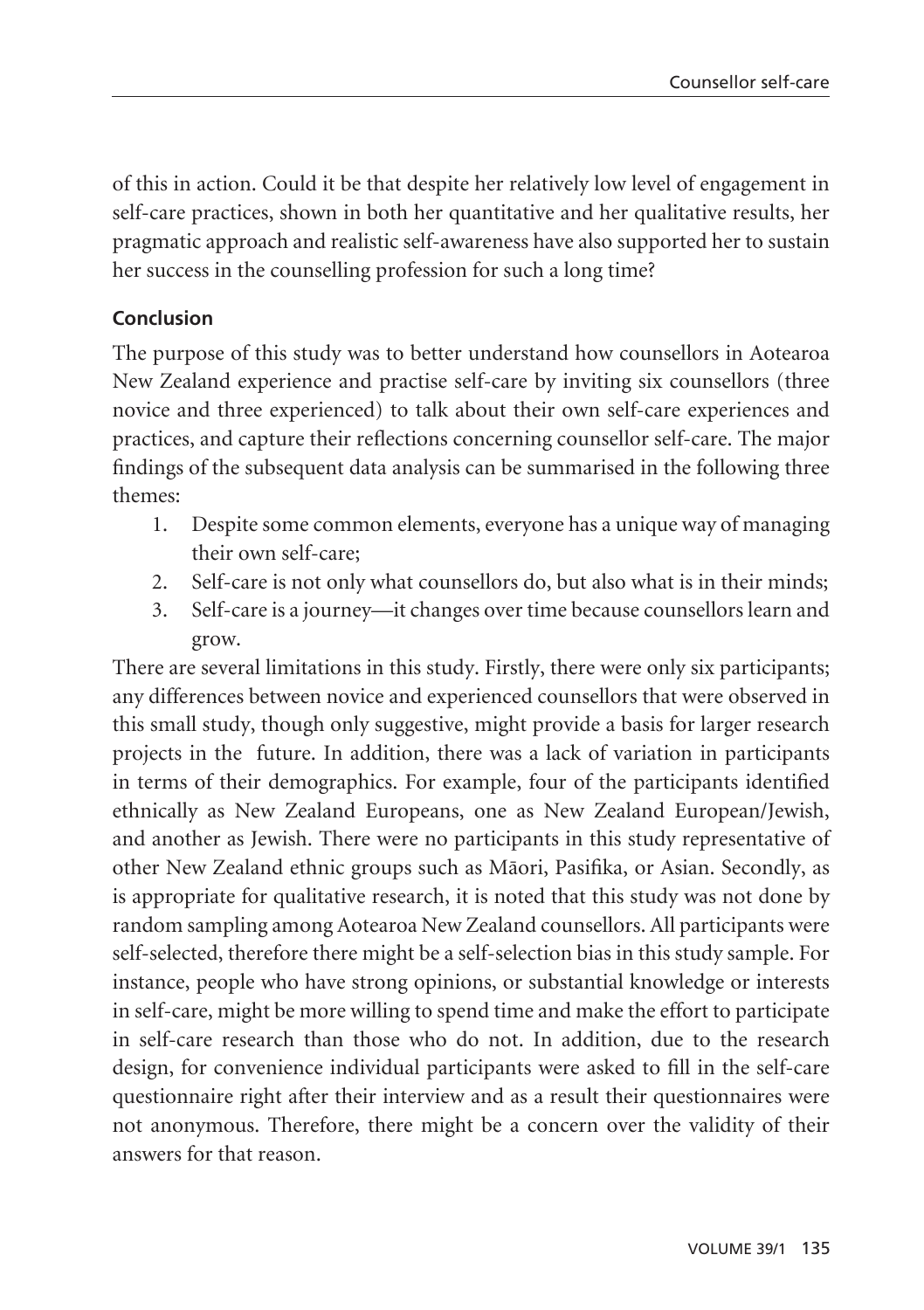Although the current study's findings are generally in line with those reported in its review of the literature about counsellors' self-care, there are still opportunities to expand this research further and it is hoped that this study will stimulate more research on counsellors' self-care in an Aotearoa New Zealand context. It is suggested that the number and variety of participants could be increased, and that a larger scale distribution of self-care questionnaires would yield more data. Moreover, analysis using more sophisticated statistical tools might produce more robust results.

 Working through this research project has been an informative and inspiring experience, leading to personal growth for me as a researcher. It has influenced both my personal and professional lives. I am now more aware of my energy level during the day, taking more breaks, setting healthy boundaries, and going to personal therapy for my own personal development. I also learnt that counsellor's self-care is not just what we do in daily life to entertain ourselves or relax, but also what we think or expect of ourselves as both professional counsellors and as people generally. As this research has made me more aware, it is my hope that this article will promote more awareness in the reader about counsellor self-care, particularly in Aotearoa New Zealand.

#### References

- Bickley, J. (1998). Care for the caregiver: The art of self-care. *Seminars in Perioperative Nursing, 7*(2), 114-121.
- Brannick, T., & Coghlan, D. (2007). In defense of being "native": The case for insider academic research. *Organizational Research Methods*, *10*(1), 59-74. doi: 10.1177/1094428106289253
- Braun, V., & Clarke, V. (2006). Using thematic analysis in psychology. *Qualitative Research in Psychology, 3*, 77-101.
- Conrad, D., & Kellar-Guenther, Y. (2006). Compassion fatigue, burnout, and compassion satisfaction among Colorado child protection workers. *Child Abuse & Neglect, 30*(10), 1071-1080.
- Creswell, J. W., Shope, R., Plano Clark, V. L., & Green, D. O. (2006). How interpretive qualitative research extends mixed methods research. *Research in the Schools, 13*(1), 1-11.
- Dettle, K. L. (2014). *Psychologist self-care, perceived stress, psychological distress, and coping self-efficacy across the career-span.* Seton Hall University Dissertations and Theses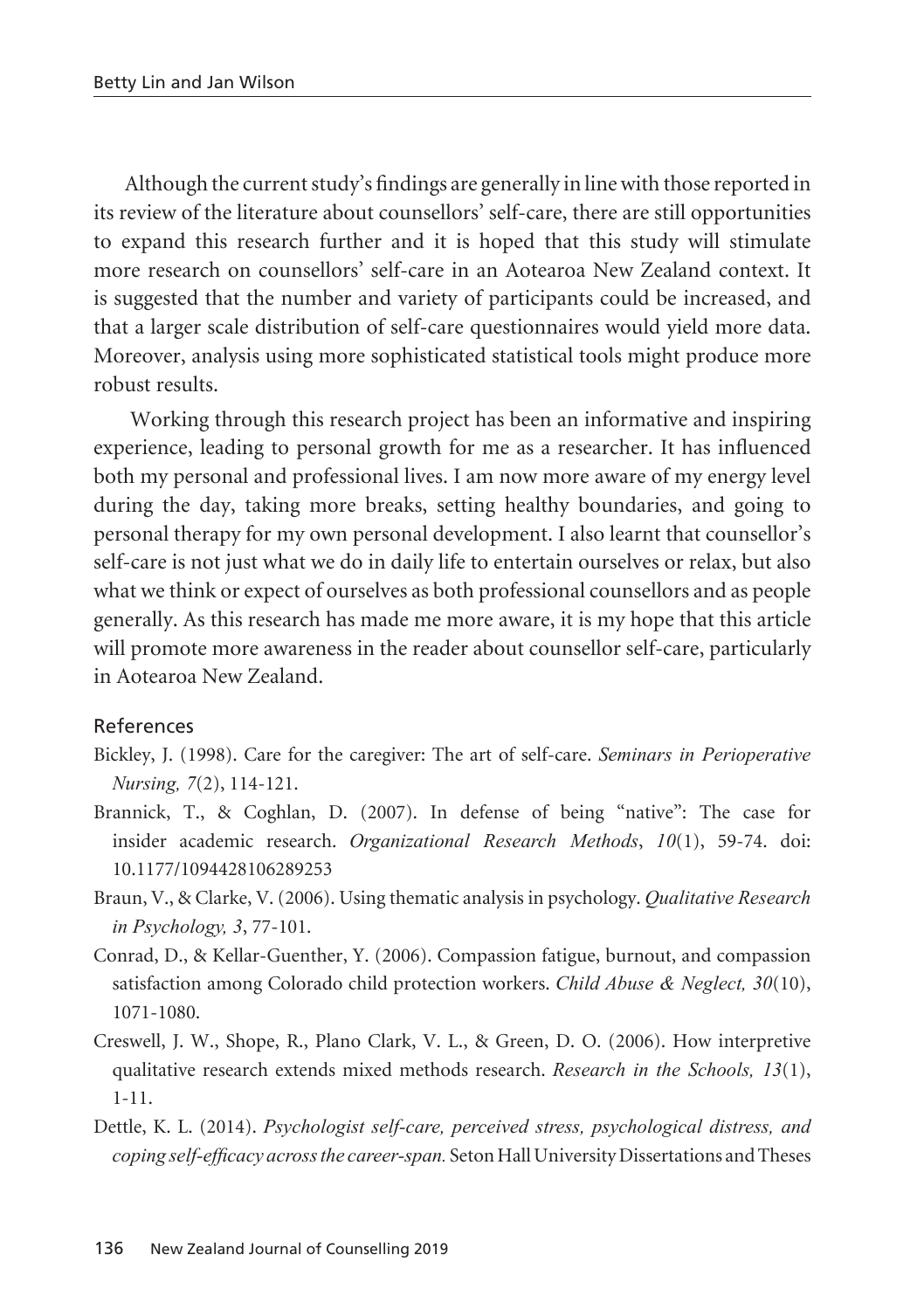(ETDs), Paper 2000. Retrieved from https://scholarship.shu.edu/dissertations/2000

Durie, M. (1985). A Mäori perspective of health. *Social Science & Medicine, 20*(5), 483-486.

- Dwyer, S. C., & Buckle, J. L. (2009). The space between: On being an insider-outsider in qualitative research. *International Journal of Qualitative Methods, 8*(1), 54-63.
- Evans, Y. A., & Payne, M. A. (2008). Support and self-care: Professional reflections of six New Zealand high school counsellors. *British Journal of Guidance & Counselling, 36*(3), 317-330.
- Gladding, S. T., & Newsome, D. W. (2014). *Clinical mental health counseling in community and agency settings* (4th ed.). Boston MA: Pearson.
- Killian, K. D. (2008). Helping till it hurts? A multimethod study of compassion fatigue, burnout, and self-care in clinicians working with trauma survivors. *Traumatology, 14(2)*, 32-44.
- King, N., & Horrocks, C. (2010). *Interviews in qualitative research.* Los Angeles, CA: Sage.
- Kumar, S. (2011). *Burnout and job satisfaction in New Zealand psychiatrists: A national follow-up study* (Unpublished master's thesis). University of Auckland, Auckland, New Zealand.
- Merton, R. K. (1972). Insiders and outsiders: A chapter in the sociology of knowledge. *American Journal of Sociology*, *78*(1), 9-47.
- Meyer, D., & Ponton, R. (2006). The healthy tree: A metaphorical perspective of counselor well-being. *Journal of Mental Health Counseling, 28*(3), 189-201.
- Nissen-Lie, H. A., Rønnestad, M. H., Høglend, P. A., Havik, O. E., Solbakken, O. A., Stiles, T. C., & Monsen, J. T. (2017). Love yourself as a person, doubt yourself as a therapist? *Clinical Psychology & Psychotherapy, 24*(1), 48-60. doi: 10.1002/cpp.1977.
- Norcross, J. (2000). Psychotherapist self-care: Practitioner-tested, research-informed strategies. *Psychology: Research and Practice, 31*, 710-713.
- Puterbaugh, D. T. (2008). Spiritual evolution of bereavement counselors: An exploratory qualitative study. *Counseling and Values, 52*, 198-210.
- Saakvitne, K. W., & Pearlman, L. A. (1996). *Transforming the pain: A workbook on vicarious traumatization.* New York, NY: Norton.
- Sanders, P., & Wilkins, P. (2010). *First steps in practitioner research: A guide to understanding and doing research in counselling and health and social care.* Ross-on-Wye, England: PCCS Books.
- Skovholt, T., Grier, T., & Hanson, M. (2001). Career counseling for longevity: Self-care and burnout prevention strategies for counselor resilience. *Journal of Career Development, 27*(3), 167-176.